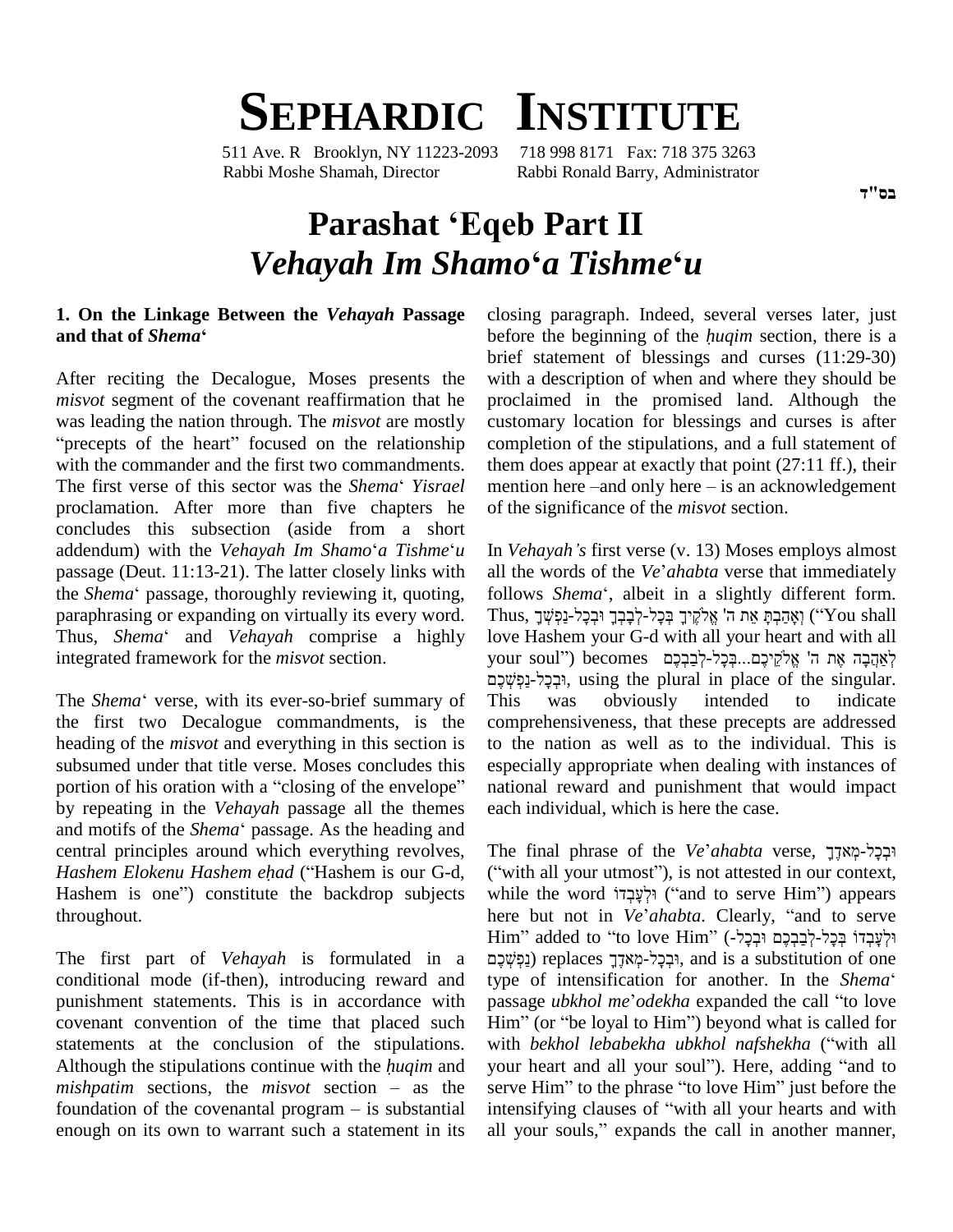perhaps more potently. "With all your hearts and with hearts all your souls" now applies to both "to love Him" as well as "and to serve Him" perhaps more potently. "With all you<br>all your souls" now applies to both<br>well as "and to serve Him."

The second verse of *Vehayah* begins a four-verse articulation of consequences for obedience or disobedience. The focus is on agricultural success or failure based on whether G-d provides the necessary disobedience. The focus is on agricultural success or<br>Failure based on whether G-d provides the necessary<br>rainfall in the proper time. (The promised land's vers agriculture is extremely dependent on rainfall in the proper time.) The dreaded disobedience is the people upon one's forehead, except that here it is in the being lured to violation of the fundamental covenantal pl<br>principle, namely, the service of other gods. The au<br>getting principle principle principles in the transgression – y principle, namely, the service of other gods. The audie ciple, namely, the service of other gods. The audienc<br>ment of the transgression – וַעֲבַדְתֶּם אֱלֹהִים אֲחֵרִים<br>וַיְהִשְׁתַּחֲוִיתֶם ('and you serve other gods and bow to is sing נְעֲבַדְתֶּם אֱלֹהִים אֲחֵרִים – statement of the transgression<br>הִשְׁתַּחֲוִיתֶם לְהֶם (''and you serve other gods and bow to them'') – is formulated in words of the Decalogue.

It is noteworthy that in the two verses of reward The se It is noteworthy that in the two verses of reward T<br>Moses speaks in G-d's name, that is, he quotes G-d, S blending the divine words in as a continuation of his for binding these words  $-$  the ritual of *tefillin* own previously spoken words, without indicating the (phylacteries) as it is traditionally known – he taught transition with an introductory note. This is a practice he sometimes utilizes in Deuteronomy. (Although it generally is clear from the context that He is quoting G-d, perhaps in such cases he employed voice modulation or some nonverbal cue to elucidate the point.) The first verse of warning, which does not make mention of the punishment, could be understood as either Moses continuing to quote G-d or reverting ("You<br>to speaking his own words. The next verse, in which  $\frac{1}{2}$ ?<br>the punishment is articulated, is in Moses' words. One the S. to speaking his own words. The next verse, in which wonders about his strategy as well as the fuller meaning in such cases. It seems that he felt since his "sharp<br>own words were spoken under divine inspiration it teachis<br>was acceptable to incorporate G-d's direct words in (velim own words were spoken under divine inspiration it his speech.

Immediately following the statement of consequences, the *Vehayah* passage returns to expounding the Immediately following the statement of consequences, teachine *Vehayah* passage returns to expounding the follo<br>balance of the *Shema*<sup>\*</sup> passage. The sixth verse begins replace the *Vehayah* passage returns to expounding the follow<br>balance of the *Shema*<sup>c</sup> passage. The sixth verse begins replac<br>with, יַשֲׂמְחֻּם אֶת-דְּבָרַי אֵלֶּה עַל-לְבַּבְבָּם וְעַל-נַקָּשֶׁבָּם ('You of the shall place these words upon your hearts and upon with, יְשֵׂמְתֶּם אֶת-דְּבָרֵי אֵלֶּה עַל-לְּבַבְבֶם וְעַל-נַמְשָׁבֶם ("You of the paraphrase words upon your hearts and upon in your souls"), a paraphrase of the *Shema*<sup>4</sup> passage's יְהָיוּ be shall place these words upon your hearts and upon in the your souls"), a paraphrase of the *Shema*' passage's הָדֶ<br>יְהָדֶּבְרִים הָאֵלֶּה...עֲל-לְבָבֶךְ your souls"), a paraphrase of the *Shema*' passage's הָיוּ begi<br>הַדְּבָרִים הָאֵלֶה...עֲל-לְבָבֶךְ ("These words ... shall be upon *velin*your heart"). Of course, both these verbal expressions "Tea ָהַדְּבָרִים הָאֵלֶּה...עַל-לְבָו ("These words ... shall be upon ver heart"). Of course, both these verbal expressions "<br>"shall be upon" and "place upon" – are metaphoric, to your heart"). Of course, both these verbal expressions "Tea-<br>
— "shall be upon" and "place upon" – are metaphoric, to er meaning "concentrate upon" and "take seriously." 13b). — "shall be upon" and "place upon" – are metaphoric, to meaning "concentrate upon" and "take seriously." 13<br>However, the later יָשְׂמְתָּם ("and you shall place") wo meaning "concentrate upon" and "take seriously." 13b).<br>However, the later method ("and you shall place") words<br>implies a more active responsibility, as if to say "do dedica something so that these words should be upon your

hearts and souls." In addition, the "upon your heart" phrase of the *Shema*' passage (עֲל-לְבָבֶךְ) is here hearts and souls." In addition, the "upon your heart"<br>phrase of the *Shema*' passage (עֲל-לְבָבֶר (עֲל-לְבָבָה (adding 'and supplemented with "פֶל-לְבַבְרָם (adding 'and phrase of the *Shema*ʿ passage (עֲלִ-לְבָבֶךָ) is here<br>supplemented with עֲל-לְבַבְבָם וְעַל-נַפְשְׁבֶם (adding "and<br>upon your souls"), further intensifying the demand for seriousness.

The continuation of the verse in *Vehayah* is וקשרתם continuation of the verse in *Vehayah* is וּקִשַּׁרְתָּם<br>("you shall bind them"), a parallel to the יִקְשַׁרְתָּם Fhe continuation of the verse in *Vehayah* is וּקְשַׁרְתֶּם<br>וּקְשַׁרְתָּם ("you shall bind them"), a parallel to the וּקְשַׁרְתָּם<br>verse of *Shema*' (6:8). Both prescribe the binding of אָתָא ("you shall bind them"), a parallel to the יִקְשַׁרְתָּם sign on one shand and as a frontlet the binding of these words" as a sign on one's hand and as a frontlet verse of *Shema* (6:8). Both prescribe the binding of "these words" as a sign on one's hand and as a frontlet upon one's forehead, except that here it is in the plural. (The *tem* suffix here reflects the plural audience being addressed, while the following *otam* refers to the words; in the *Shema*<sup>c</sup> passage the רִקְשֵׁרְתָּם audience being addressed, while the following *otam*<br>refers to the words; in the *Shema*<sup>c</sup> passage the *קַטֲרָתָּם*<br>is singular with the *tam* suffix meaning "them," referring to the words.)

The sequence of instructions is here reversed. In the The sequence of instructions is here reversed. In the *Shema*<sup>\*</sup> passage, before Moses prescribed instructions The sequence of instructions is here reversed. In the *Shema*<sup>4</sup> passage, before Moses prescribed instructions for binding these words – the ritual of *tefillin* Shema<sup>c</sup> passage, before Moses prescribed instructions the responsibility to teach these words to the children. Here, the teaching follows *tefillin*. Such reversal is a usual occurrence in scriptural citations from the scriptural corpus although in cases such as ours there usually is an apparent reason for the change.\*

usually is an apparent reason for the change.\*<br>The seventh verse of our passage, יִלְמֵּדְתֶּם אתָם אֶת-בְּנֵיכֶם  $\blacksquare$ <br><br/>Seventh verse of our passage, וְלִמַּדְתָּם אתָם אֶת-בְּנֵיכֶם (''You shall teach them to your sons'') corresponds to רְלַמֲדָתֶּם אתָם אֶת-בְּנֵיכֶם, The seventh verse of our passage, וְלִמַּדְתֶּם אתָם אֶת-בְּנֵיכֶם<br>שׁנַּנְתָּם (which also means to teach your sons) of (בְּנֵיךָ (which also means to teach your sons) of ("You shall teach them to your sons") corresponds to ישׁנַחִם לְבְנֵיך (which also means to teach your sons) of the *Shema* passage (6:7). Regardless of whether he *Shema*' passage (6:7). Regardless of whether<br>יְשִׁנַּנְתָּ (v*eshinantam*) is derived from the root for sharpen" or from "repeat," it definitely implies יְשִׁנַּגְתָּם (*veshinantam*) is derived from the root for "sharpen" or from "repeat," it definitely implies<br>teaching the children diligently. The word וְלְמֵּדְתֶּם (*velimadtem*), on the other hand, the standard word for teaching, does not in itself connote an especially competent instruction. However, the requirement to teach is greatly intensified with the immediately competent instruction. However, the requirement to<br>teach is greatly intensified with the immediately<br>following לְדַּבֵּר בָּם בָּם (''to speak in them''), which teach is greatly intensified with the immediately<br>following לְדַבֵּר בָּם (''to speak in them''), which<br>replaces the יְדִבַּרְהָּ בָּם (''and you shall speak in them'') replaces the *הֲבָּרָתּ* בָּם ("and you shall speak in them") in the name of Rabbi Joshiah, the *lamed* at the of the *Shema* 'passage. As expounded in the Talmud  $b$ eginning of לְדָבֵּר בָּם connects with and comments on Teach your sons in such a way that they will be able *velimadtem*, rendering the meaning of the clause, "Teach your sons in such a way that they will be able to engage in speaking about these words" (*b. Ber.*) 13b). Such a successful result is only possible if the words were taught diligently, repeatedly and with dedication so that the children understood well what they learned. Thus, the *Vahayah* formulation equals or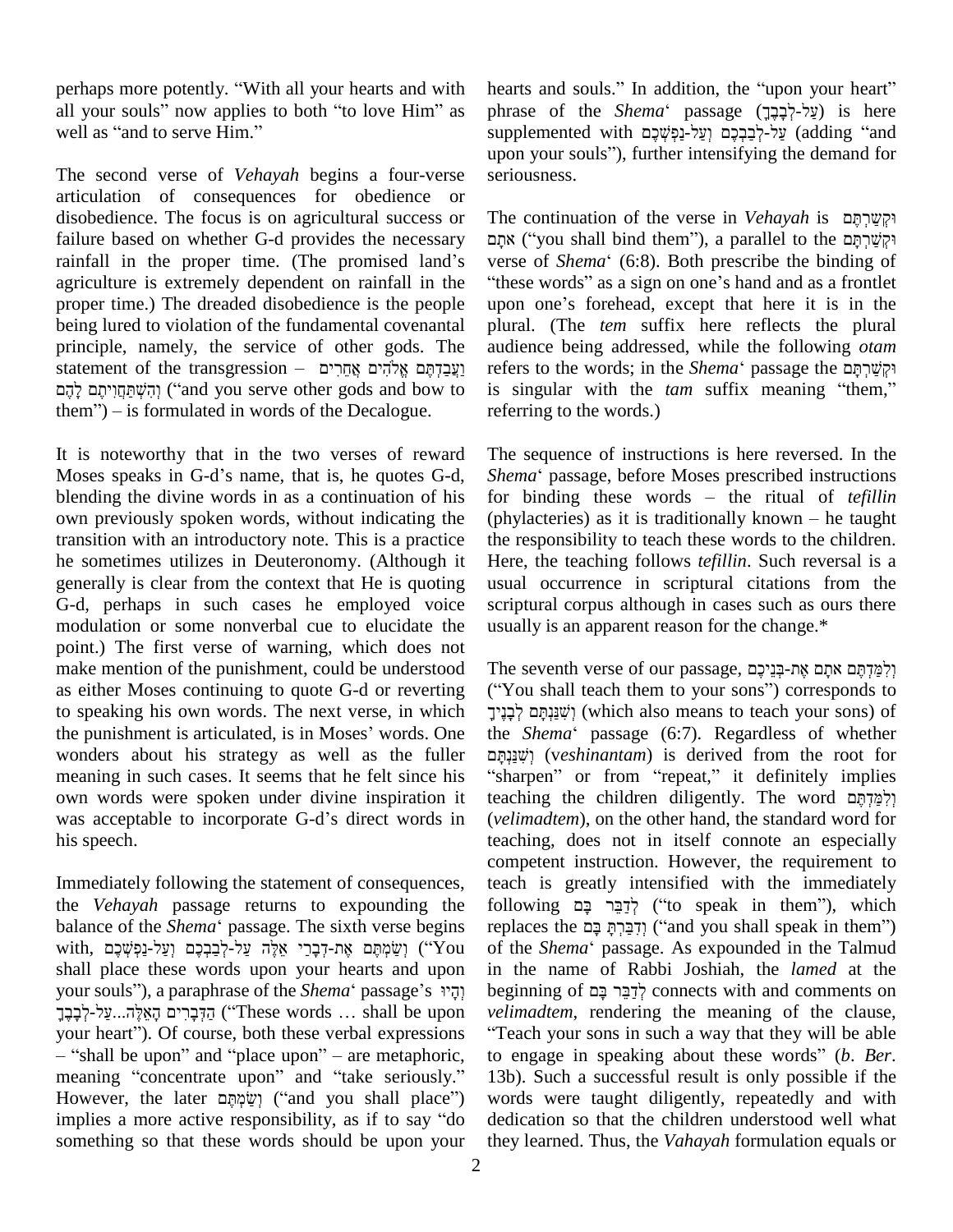surpasses the teaching requirement of v*eshinantam* of surpasses the teaching requirement of veshinantam of is the *Shema*<sup>\*</sup> passage: it evaluates the teaching by its that the *Shema* 'passage: it evaluates the teaching by its successful outcome, that the child "speaks in these words."

ihe w<br>a premainder of the verse – בְּעֻּבְרָתֶךְ בְּבֵיתֶךָ וּבְלָכְתְּךָ בַדֶּרֶךְ<br>vou sit at home and when you walk on the requi The remainder of the verse – בְּשָׁבְתְּךָ בְּבֵיתֶךָ וּבְלָכְתְּךָ בַדָּרֶךְ – נָעֲל<br>יְגוֹן, ("when you sit at home and when you walk on the require road, when you lie down and when you arise") – is an "יְגוֹן. ("when you sit at home and when you walk on the record, when you lie down and when you arise.) – is an Assexact quote from the *Shema*<sup>e</sup> passage (6:7), a point "a underscored by the otherwise inexplicable sudden and exact quote from the *Shema*<sup>\*</sup> passage (6:7), a point "acceptance of the yoke of the kingdom of heaven" underscored by the otherwise inexplicable sudden and and "acceptance of the yoke of the laws," respectively strange s passage formulation, these phrases expand the call to strange shift from plural to singular. In the *Shema'* (*m. E* passage formulation, these phrases expand the call to ancie the recipient of Moses' address to speak in these stipu. passage formulation, these phrases expand the call to ancient<br>the recipient of Moses' address to speak in these stipula<br>words "when you sit at home and when you walk on strikin the recipient of Moses' address to speak in these stipuly words "when you sit at home and when you walk on striking the road, when you lie down and when you arise." words "when you sit at home and when you walk on the road, when you lie down and when you arise."<br>Here, however, these phrases are attached to אֲלְכֵּר בַּם , that is, to the responsibility to teach one's sons to speak in these words. The intention seems to be to sages complemented Shema' and Vehayah with the equate the sons to the fathers. The sons should speak Vayon<br>in these words as the fathers were instructed to do: prescr "when you sit at home and when you walk on the and evening. Shema" and Vehayah are passages that in these words as the fathers were instructed to do:<br>"when you sit at home and when you walk on the<br>road, when you lie down and when you arise." Such a literary device implies the ideal of perfect transmission.

The next verse (v. 20), וִּכְתַּבְתָּם וְגוֹ $\mu$ , prescribes the writing of these words on the doorposts of home and dimen gates. This is identical with the *mezuzah* verse of the compl<br>Shema' passage. Since the end of the preceding verse (This gates. This is identical with the *mezuzah* verse of the was an exact quotation, and being that this verse is to the Tabernacle – the *migdash*, or holy center. The Shema<sup>\*</sup> passage. Since the end of the preceding verse was an exact quotation, and being that this verse is to correspond with the last verse of the *Shema*<sup>\*</sup> passage thereby closing the envelope, Moses continued to quote, thereby confirming and concluding the correspondence.

ov<br>Our passage's final verse (v. 21) is יִמְיָכָם יִימֵי The לְמַעֲן יִרְבּוּ יְמֵיכָם יִימֵי is לְמַעַן יִרְבּוּ 'art') בְנֵיכֶם עַל הָאֲדָמַה וְגוֹ ("In order that your days and the Our passage's final verse (v. 21) לְמַעַן יִרְבּוּ יְמֵיכֶם וִימֵי The לְמַעַן יִרְבּוּ יְמֵיכֶם וֹיָמֵי ('In order that your days and the litur days of your children be lengthy upon the land''). This refer concludes the *Vehayah* paragraph and (except for the days of your children be lengthy upon the land"). This referenconcludes the *Vehayah* paragraph and (except for the  $\frac{275}{20}$  four-verse "addendum" passage that follows) the your *misvot* segment of laws with an optimistic vision. Egypt" [Num. 15:41]). This intimately links the end of Fulfillment of the prescribed instructions will enable the present generation and its children to dwell Fulfillment of the prescribed instructions will enable the liturgic<br>the present generation and its children to dwell that the *She*<br>continually in the promised land, "which Hashem two comma swore to your forefathers to give to them, as the days continually in the promised land, "which Hashem swore to your forefathers to give to them, as the days of the heavens upon the earth."

#### **2. On the Liturgical Unit**

The *Shema*<sup>ë</sup> and *Vehayah Im Shamo*ë*<sup>a</sup>* passages provide a distinguished framework for the section that

the words "when you lie down [to sleep] and when<br>you arise," which the sages expounded to indicate the<br>you arise," which the sages expounded to indicate the is the core of the covenant. It is very understandable that they together became the heart of the daily liturgy. (This is apart from the fact of their containing that they together became the heart of the daily<br>liturgy. (This is apart from the fact of their containing<br>the words "when you lie down [to sleep] and when liturgy. (This is apart from the fact of their containing<br>the words "when you lie down [to sleep] and when<br>you arise," which the sages expounded to indicate the requirement for reciting them evening and morning.)<br>As the Mishnah puts it, these two passages represent<br>"acceptance of the yoke of the kingdom of heaven" As the Mishnah puts it, these two passages represent "acceptance of the yoke of the kingdom of heaven" and "acceptance of the yoke of the laws," respectively (*m*. *Ber*. 2:2). These terms are strikingly similar to the ancient "oath of loyalty" to the suzerain and to his stipulations, which often were framed in terminology strikingly analogous to those in Deuteronomy.

To enhance the liturgical unit and to have it more To enhance the liturgical unit and to have it more<br>completely reflect the Torah's fuller program, the To enhance the liturgical unit and to have it more<br>completely reflect the Torah's fuller program, the<br>sages complemented *Shema*<sup>\*</sup> and *Vehayah* with the completely reflect the Torah's fuller program, the prescribed that all three be recited together morning Vayomer paragraph of *sisit* (Num. 15:37-41) and directly result from expounding the Decalogue and the covenant, while *Vayomer* speaks of the goal of becoming holy to G-d (see our study on *Parashat Sisit*). Thus, in the three-part liturgical entity, *Vayomer* represents the attachment of the holiness dimension to the covenant, establishing a more Vayomer represents the attachment of the holiness<br>dimension to the covenant, establishing a more<br>complete representation of the Torah's fuller intent. (This is analogous to what appears to be the case with complete representation of the *Torah's* fuller intent.<br>(This is analogous to what appears to be the case with<br>the *Tabernacle – the miqdash*, or holy center. The addition of the Tabernacle with its Leviticus legislation to the previous program of the covenant as presented in the book of Exodus, enriches the covenant with the Holiness Code.)

The *Vayomer* passage also serves to conclude the ʤliturgical unit with a verse that makes a clear rhe *Vayomer* passage also serves to conclude the liturgical unit with a verse that makes a clear reference to the Decalogue's first verse, namely, אֲנָי ה' reference to the Decalogue's first verse, namely, אֲנִי $\frac{1}{2}$  אֲלֹהֵיכֶם אֲנִימַעֲרָיִם (''I am Hashem your G-d who brought you forth from the land of אֱלֹהֵיכֶם אֲשֶר הוֹצֵאתִי אֶתְכֶם מֵאֶרֶץ מִצְרָיִם (''I am Hashem').<br>Your G-d who brought you forth from the land of<br>Egypt'' [Num. 15:41]). This intimately links the end of the liturgical unit with its beginning, as we have seen Egypt" [Num. 15:41]). This intimately links the end of the liturgical unit with its beginning, as we have seen that the *Shema*<sup>\*</sup> verse is a compact digest of the first two commandments.

two commandments.<br>The three paragraphs constitute the Lawgiver's The three paragraphs constitute the Lawgiver's<br>adjuration to the Israelites. The individual's recitation of them implies his acknowledgment of the appropriateness of a commitment. However, the recitation does not include an actual statement of commitment. Accordingly, the sages established an